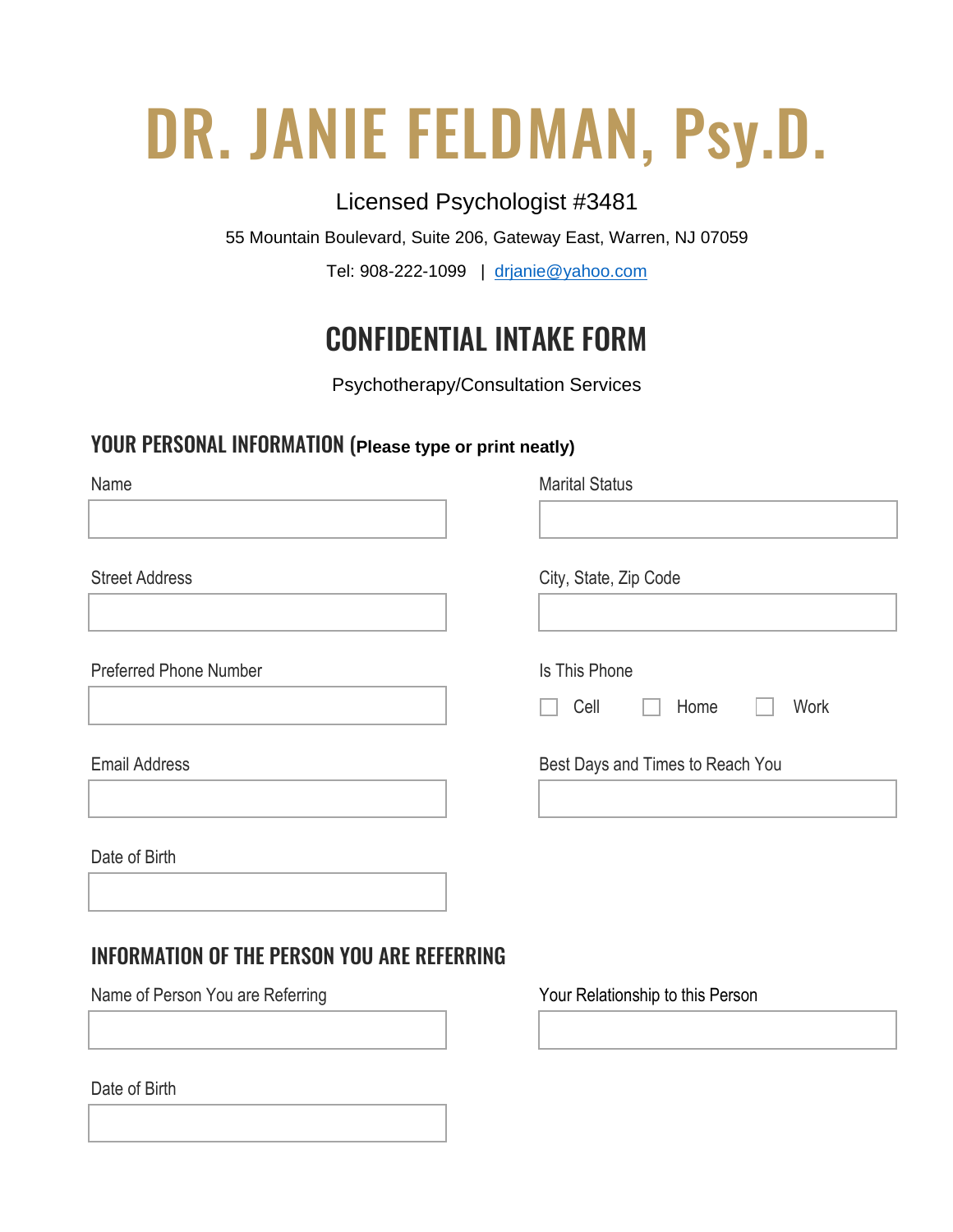Grade and School (If Applicable) **The Crack of Crack Contract Above** Your Relationship to the Person Above

Your Street Address (If Different) City, State, Zip

# REFERRAL

Referral Source **Is this a Friend or Professional Referral** 

Area of Professional Specialization

# EMERGENCY CONTACT

Person to Call in the Case of an Emergency Relationship to this Person

Area of Professional Specialization

Phone Numbers of this Person

# FAMILY MEDICAL HISTORY

| Name | Age | Relationship to You |
|------|-----|---------------------|
|      |     |                     |
|      |     |                     |
|      |     |                     |
|      |     |                     |
|      |     |                     |

Area of Professional Specialization Area of Professional Specialization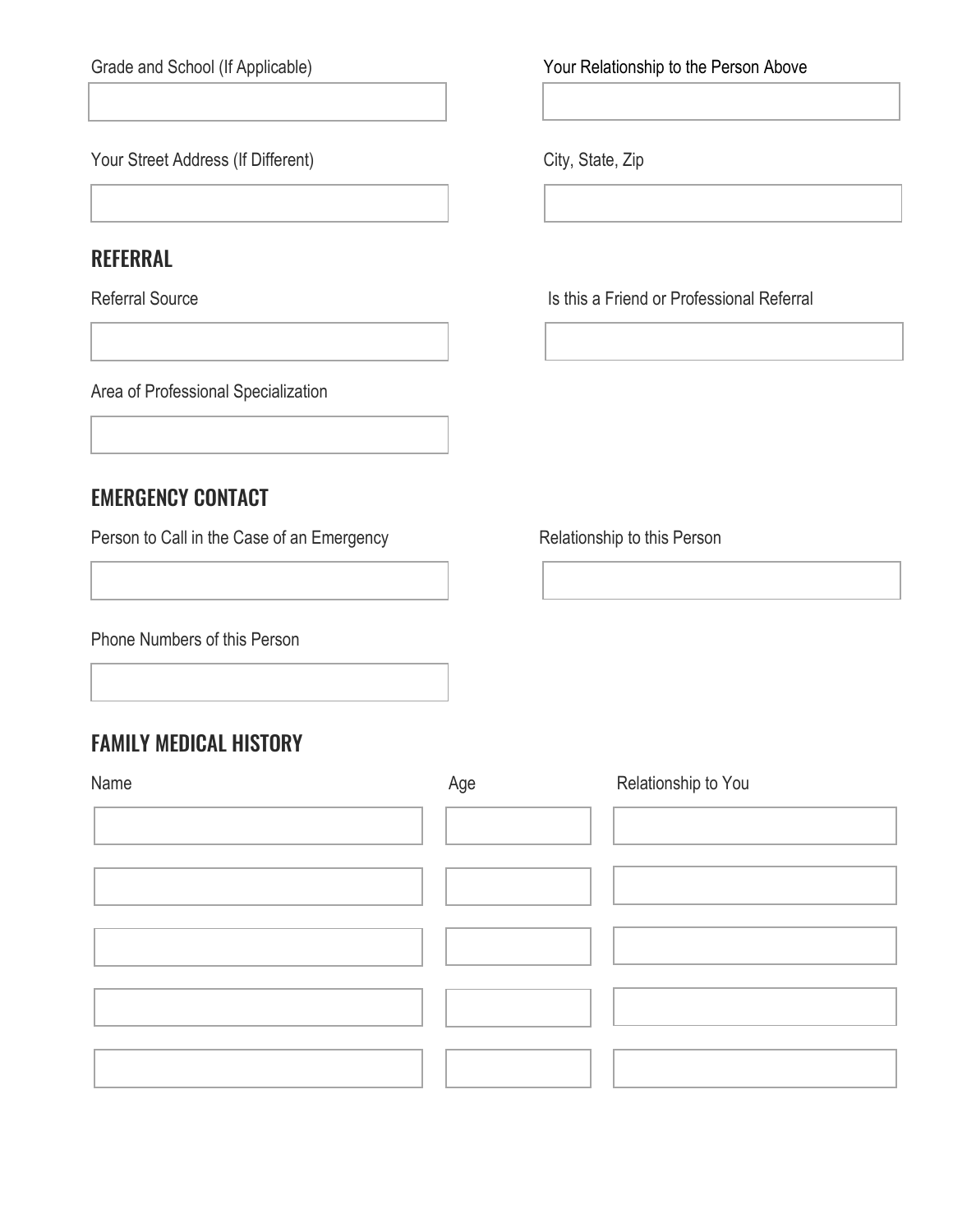# LIST ANY PETS

| Name | <b>Breed</b> | Age | Comments |
|------|--------------|-----|----------|
|      |              |     |          |
|      |              |     |          |
|      |              |     |          |
|      |              |     |          |
|      |              |     |          |

Specializ

#### **SERVICES**

#### **What services are you seeking?**

| Individual Psychotherapy |
|--------------------------|
|--------------------------|

#### Group Psychotherapy

- ◯ Teen Friendship Group Therapy
- O Children's Friendship Group Therapy
- Women's Group
- $\bigcirc$  Other Group

|  | <b>Family Therapy</b> |
|--|-----------------------|
|--|-----------------------|

 $\Box$  Couple's Therapy

Assessment for ADHD, Learning Disabilities or Diagnoses

Consultation to Physicians, Businesses, School Personnel or other

| <b>Emergency Screening: Referred By</b> |  |
|-----------------------------------------|--|
| Reason for Screening                    |  |
|                                         |  |

Area of Professional Specialization

# **ISSUES**

#### **What issues concern you? Check all that apply.**

- Anger Management
- **Anxiety, Excessive Worrying or Insecurity**
- Attention-Deficit/Hyperactivity Disorder (ADHD, ADD)
- **Autism or Pervasive Developmental Disorders**
- $\Box$  Behavioral Interventions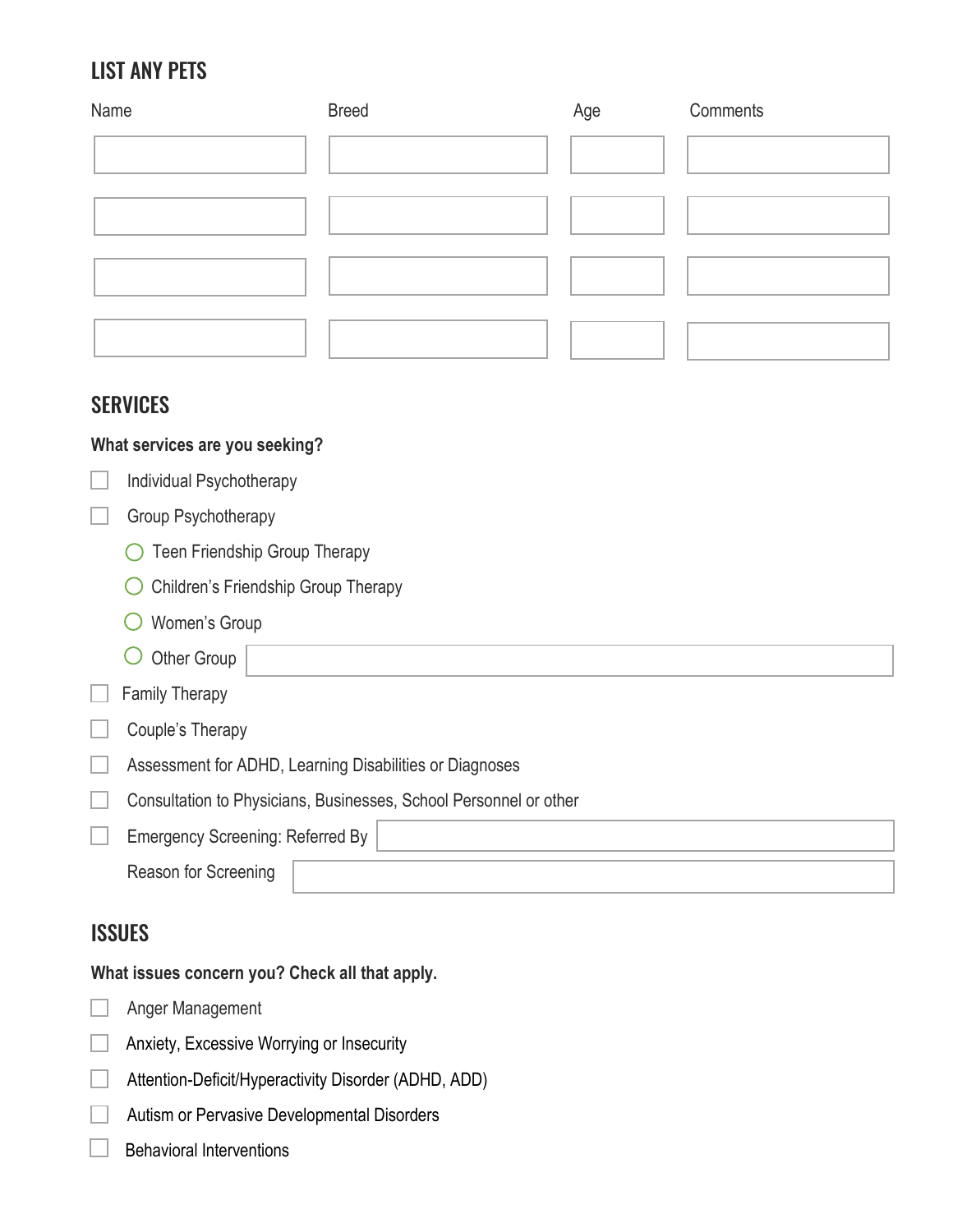- $\Box$  Blending or Combining Families
- $\Box$  Body Image Issues and/or Disordered Eating
- $\Box$  Controlling Impulses, Acting without Thinking, Time Management Issues
- Depression, Feelings of Inadequacy, Hopelessness, or Low Self Esteem
- $\Box$  Difficulty Concentrating, Getting or Keeping Organized, Distractibility
- **Effective Parenting through Behavior Modification and Reinforcement**
- $\Box$  Feeling Empty, Unsatisfied, Disconnected, or Alone
- $\Box$  Gender Issues
- $\Box$  Identity Issues
- $\Box$  Impulsivity or Self-Control Issues
- $\Box$  Intense Emotionality or Difficulty with Emotion Regulation
- $\Box$  Irrational Fears or Phobias
- $\Box$  LGBTQIAA Issues
- □ Low Motivation, Failure to Launch, Education and/or Career Stagnation
- **Marital Conflict or Family Discord**
- **Men's Issues**
- **Mindfulness, Meditation or Relaxation**
- $\Box$  Obsessions and/or Compulsions (OCD)
- **Oppositional, Defiant or Argumentative Behavior**
- $\Box$  Overcoming Trauma
- □ Panic Attacks
- $\Box$  PTSD
- $\Box$  Parenting and Co-Parenting
- $\Box$  Relationship Difficulties, Separation, Reconciliation, or Divorce-related Issues
- Response Prevention Technique
- $\Box$  School or Learning Difficulties
- $\Box$  School Phobia/School Avoidance
- $\Box$  Self-Harming Behavior
- $\Box$  Separation Anxiety
- $\Box$  Sleep Difficulties (sleeping too much, too little or onset too late)
- $\Box$  Social Problems, Issues with Friends or Peers, Isolation or Harassment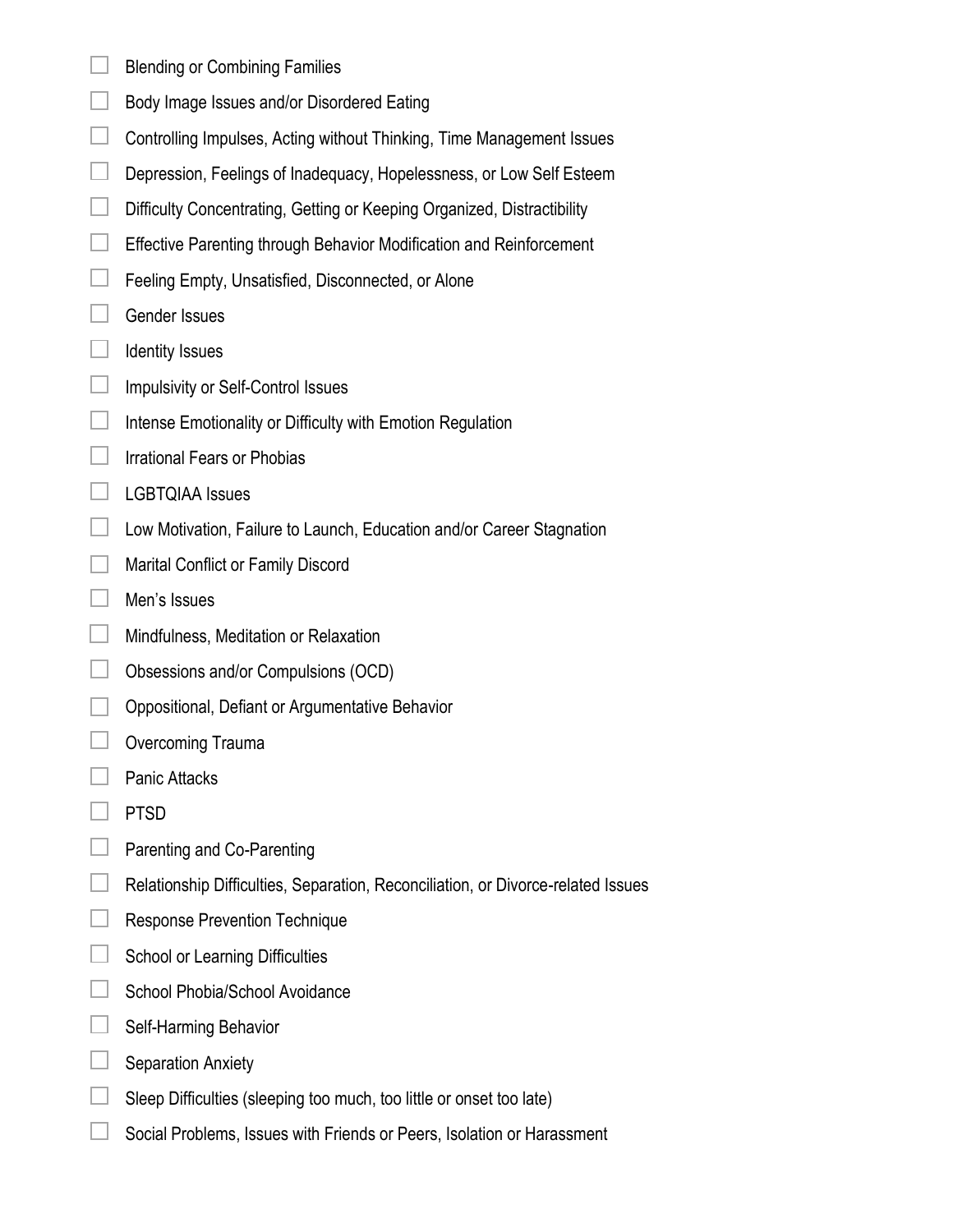| <b>Stress Management</b>                                        |  |  |
|-----------------------------------------------------------------|--|--|
| <b>Suicidal Thoughts or Feelings</b>                            |  |  |
| Unstable, Volatile or Destructive Relationships                 |  |  |
| Unusual Changes in Mood, Excessive Moodiness, Rapid Mood Swings |  |  |
| Women's Issues                                                  |  |  |
| <b>Work-related Stress</b>                                      |  |  |
| Other. Please describe:                                         |  |  |

Area of Professional Specialization

### **MEDICATIONS**

**Please list all current medications, vitamins and supplements.**

| Medication and Dosage | Purpose | Prescribing MD |
|-----------------------|---------|----------------|
|                       |         |                |
|                       |         |                |
|                       |         |                |
|                       |         |                |
|                       |         |                |

# OTHER SUPPORTIVE SERVICES

**Do you/your child receive any other supportive services or other treatment (speech therapy, occupational therapy, coaching, tutoring, etc.? If so, please describe services below:**

| Service | Provider | Frequency | Reason |
|---------|----------|-----------|--------|
|         |          |           |        |
|         |          |           |        |
|         |          |           |        |
|         |          |           |        |
|         |          |           |        |